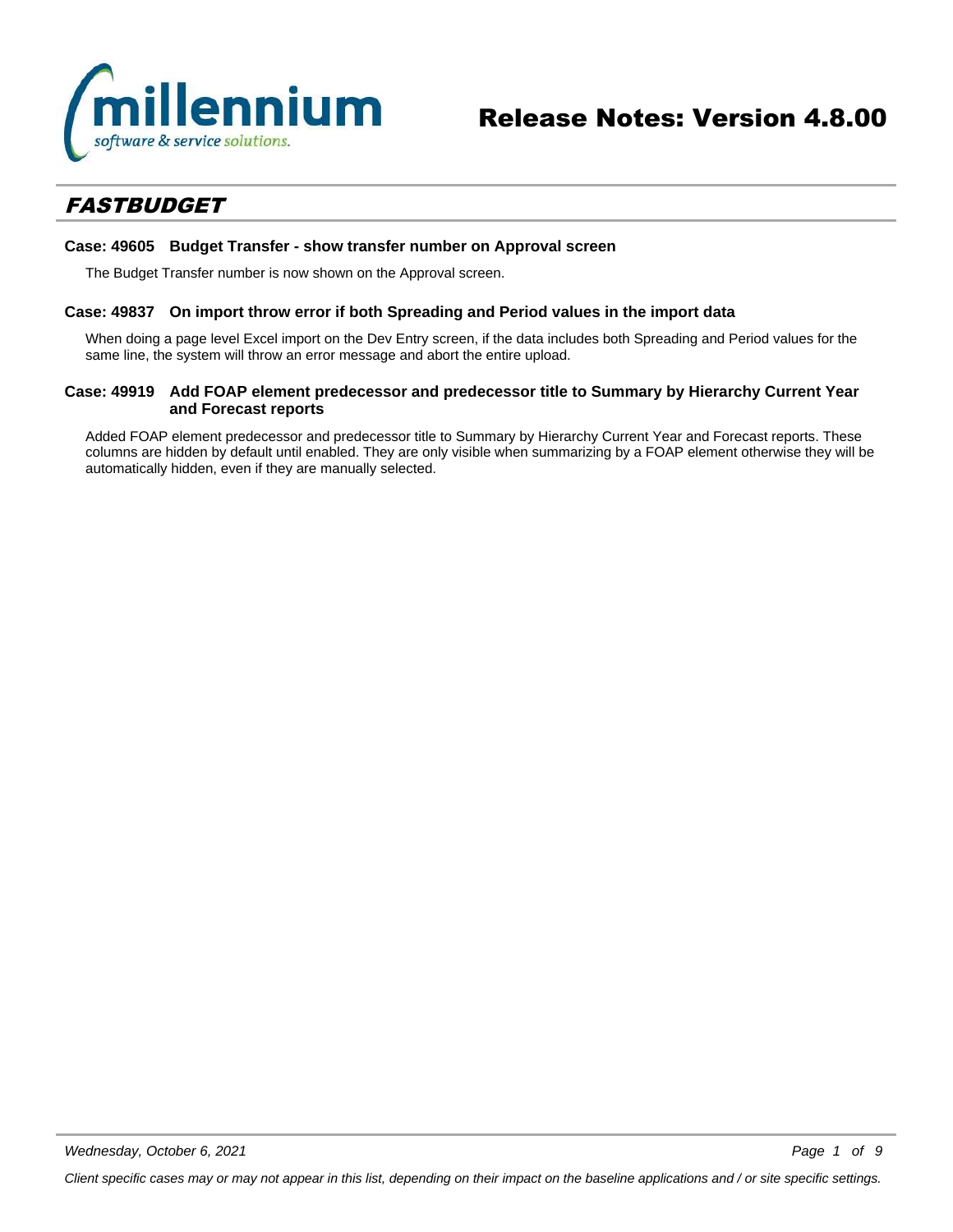

### *FASTFINANCE*

#### **Case: 49793 Add "Administrator" column to FOAPAL Codes report**

For Banner clients, when running the FOAPAL Codes report, if the user selects the Field = Fund or Orgn filter then an Administrator column will display on the report results tab. For any other Field filter this column will be automatically hidden.

#### **Case: 49920 Add FOAP element predecessor and predecessor title to Summary by Hierarchy Current Year report**

Added FOAP element predecessor and predecessor title to the Summary by Hierarchy - Current Year report. These columns are hidden by default until enabled. They are only visible when summarizing by a FOAP element otherwise they will be automatically hidden, even if they are manually selected.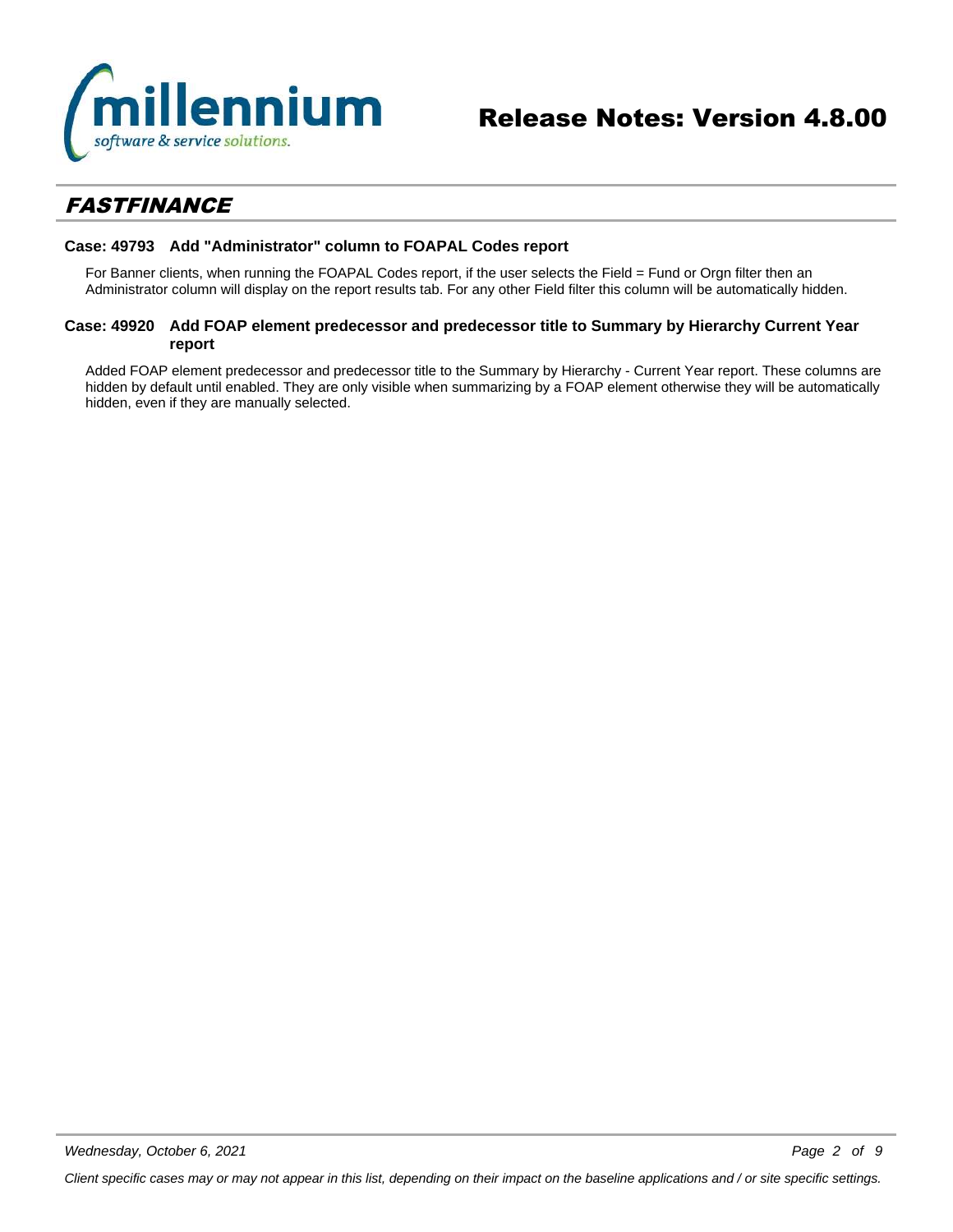

### *FASTHR*

#### **Case: 49899 Immigration Document Details**

Add new Employee Report called Immigration Details to be able to report and monitor Visa details.

#### **Case: 49976 Add SPBPERS\_GNDR\_CODE (GTVGNDR) and SPBPERS\_PPRN\_CODE (GTVPPRN)**

Two new stage tables created: STAGE\_GTVGNDR STAGE\_GTVPPRN

Two new columns added to STAGE\_SPBPERS: SPBPERS\_GNDR\_CODE SPBPERS\_PPRN\_CODE

These will be added to FAST reports in next version as baseline.

#### **Case: 49983 Add New Gender and Pronoun fields to HR reports**

Added personal pronoun code and description as well as gender code and description:

GENDER\_NONBINARY\_CODE GENDER\_NONBINARY\_DESC PRONOUN\_CODE PRONOUN DESC

Added to the following reports as HIDDEN. You can enable these from the Administration tab if you desire.

Employee Summary Page.

AllJobs, Primary Jobs, Current Jobs

Snapshot Archive table SNAP\_EMPLOYEEINFO

#### **Case: 49988 Add Employee history Functions for Class and Status**

Created two new functions for reporting the historical record for employee for status and class based on effective date

FN\_EMPSTATUSHISTORY FN\_EMPCLASSHISTORY

#### **Case: 50058 Combine FNFiscalYear for two ERP setup scenarios**

In version 4.7.05 we changed the way we calculate the Fiscal Year to use the Fiscal Year in the Calendar Table however we have found not every client has populated that so we have incorporated the old logic from FSPeriods and the new logic depending on how you are setup.

*Wednesday, October 6, 2021*

*Client specific cases may or may not appear in this list, depending on their impact on the baseline applications and / or site specific settings.*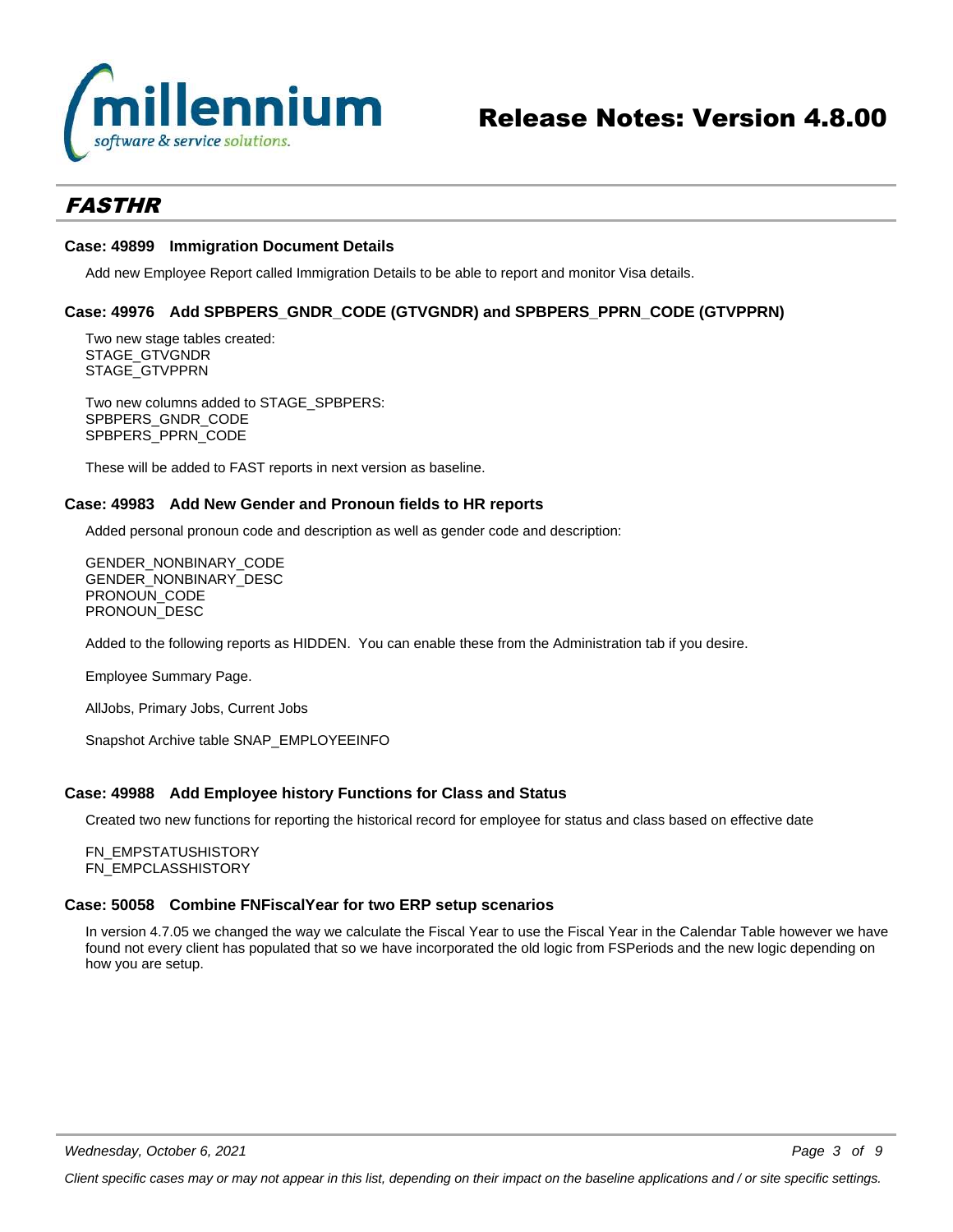

# Release Notes: Version 4.8.00

### *FASTRESEARCH*

#### **Case: 49110 Ability to search by Customer ID when adding an Agency**

Updated the "AR Customer ID" search control on the Agencies screen. You can now search by name or by ID.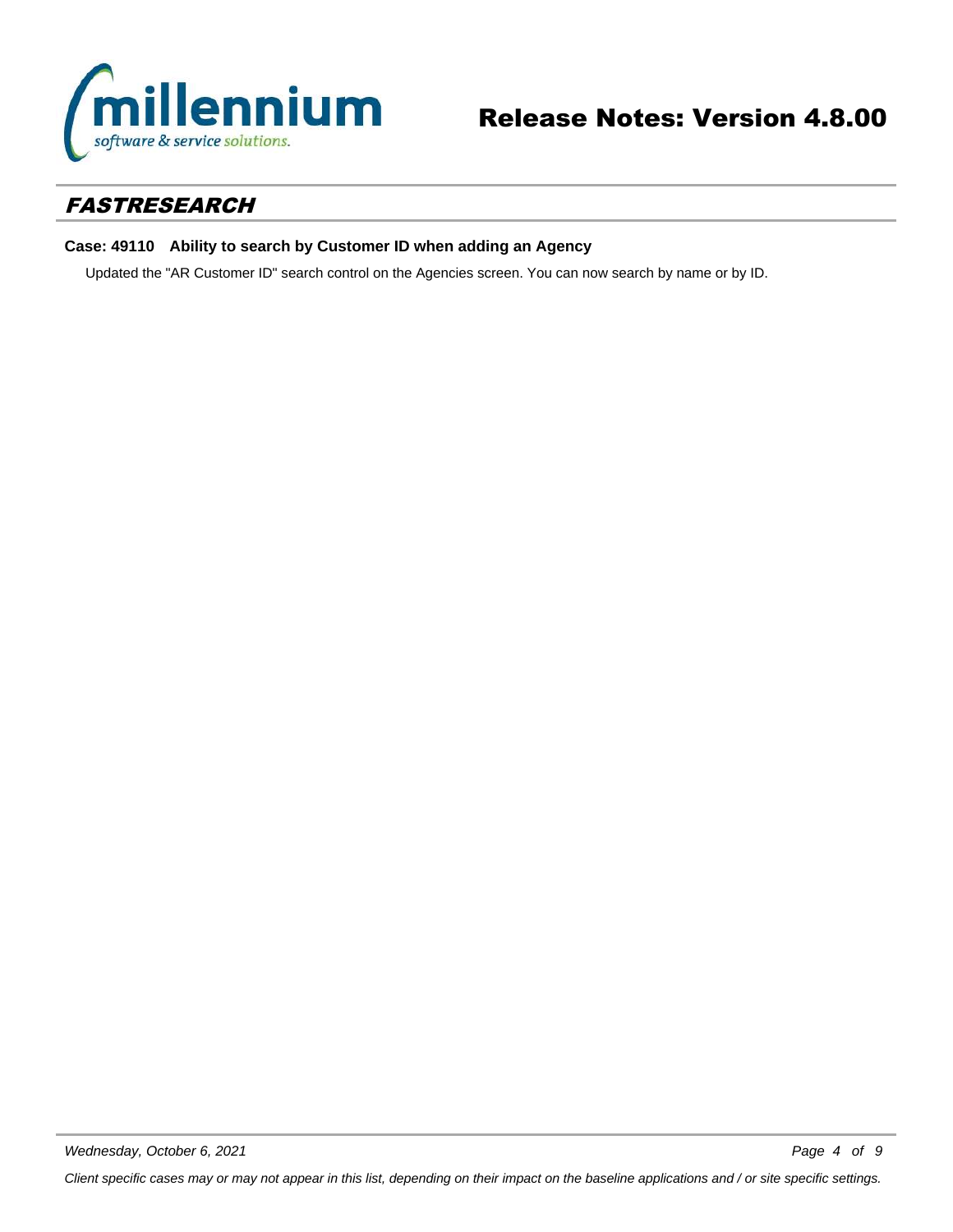

### *FASTSTUDENT*

#### **Case: 49441 Original Applicant Address**

New fields for reporting on where a student/applicant is from have been added to the Admissions, Student General Info, and Degrees Granted reports:

-Original City

-Original State/Prov

-Original Zip/Postal

-Original Nation

-Original County

The default logic for determining where a student is from pulls their first ever address for the address type specified in configuration setting 440. In order for these new reporting fields to be populated, you must either: 1) Populate configuration setting 440 (and wait for nightly refresh to finish)

OR

2) Submit a customer support ticket to customersupport@mcsl.com outlining how you determine where a student is from for us to update your rules for you.

Note: You can adjust whether new columns and/or filters are enabled via the Administration tab of the report.

#### **Case: 49566 Add Live Reporting option to Course Restrictions report**

Added the report source filter option to allow live reporting from the Course Info -> Course Restrictions report.

#### **Case: 49627 Degrees Granted report: Add live option**

The option to run the Convocation, Degrees Granted report against live ERP data is now available for users with the 'Student - Live Reporting' role.

Note that this report tends to run very slowly in live mode unless the SYNSTUDENT\_INFO view is set to look at the warehouse table rather than the live view. If you experience unacceptably long wait times running this report in live mode, please contact customer support (customersupport@mcsl.com) about the option of setting the SYNSTUDENT\_INFO object to query warehouse data.

#### **Case: 49676 Fix for Contact List logic to ensure all phone number types are listed**

Bug fix for case 47669 from release 4.7.02, which was not working as expected in certain scenarios. The original release note was:

"We have updated the way phone numbers that are being warehoused in the Student warehouse. All phone numbers will now be warehoused in the SYNCONTACT\_INFO object even if they do not have a matching address type association. You can access all of these phone numbers from the Personal Info page within the FAST Student reporting application."

#### **Case: 49725 Student General Info report: Move call to client package out of IF NOT blnColumnsOnly**

Previously, if client had a custom rule for this report, the custom columns did not show as available columns to ADD via the Administration tab. This has been resolved.

#### **Case: 49728 Student Accounts: Tuition and Fee Rules report (NEW)**

This new report (available on the Student Accounts menu) shows tuition and fee setup rules. The option to run against live ERP data is available for users with the 'Student - Live Reporting' role.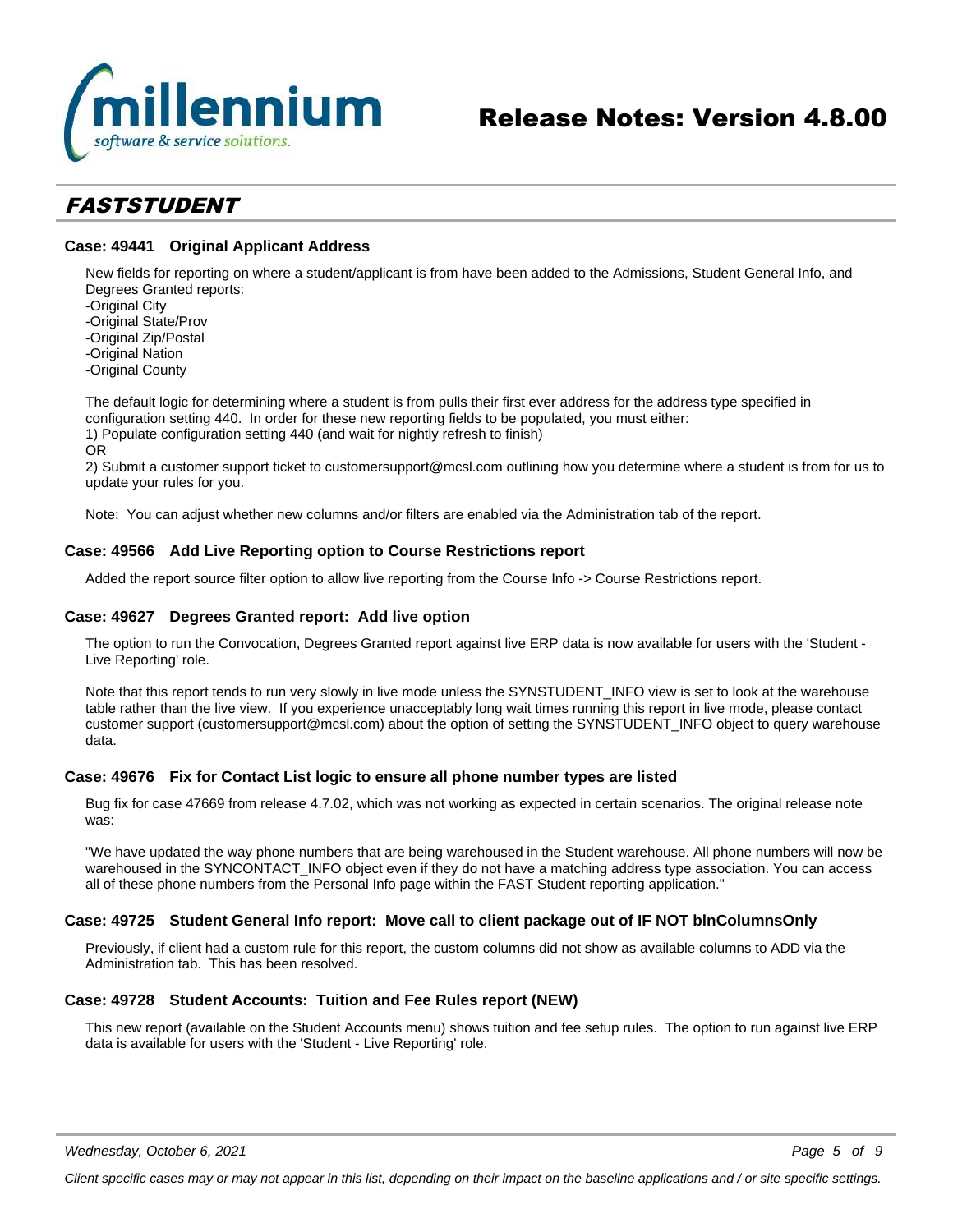

## Release Notes: Version 4.8.00

#### **Case: 49738 Course Summary Report: Add Columns**

The following new columns have been added: Tuition Waiv Ind Web Reg Ind Sched Status

You can adjust whether new columns and/or filters are enabled via the Administration tab of the report.

#### **Case: 49739 Course Summary Report: Append Attribute filter outside of strSQL if statement**

In rare circumstances in which a client-specific rule exists without a client override on the attribute filter, when an attribute filter was populated, the filter did not actually get applied to the report query. This has been resolved.

#### **Case: 49740 Duplicates in Course Summary report if building/room has more than one room type code**

Duplicate issue has been resolved by concatenating all room type codes and descriptions together into existing columns. Room Type filter also updated to work with this new change.

#### **Case: 49759 Cross-listed Courses Issue**

Previously, the Cross Listed Courses column on the Course Summary and Enrollment Summary reports showed all cross-listed courses for a course AND unnecessarily listed the main course again as opposed to only showing cross-listed courses.

#### **Case: 49764 SYNBUILDING\_ROOM\_LISTING - limit by term code effective**

TERM\_CODE has been added to SYNBUILDING\_ROOM\_LISTING. This change will allow for proper reporting of room status as of the term being requested.

#### **Case: 49853 Admissions Attribute filter on Admissions Report**

New filter control added to Admissions report to find applicants with a specific admissions attribute code. You can adjust whether new columns and/or filters are enabled via the Administration tab of the report.

#### **Case: 49897 Institutional Definition issue**

When multiple definitions were used in one record, separated by a comma, the SQL generated incorrectly required all definitions to be met rather than only of the listed definitions. This issue has been resolved.

#### **Case: 49950 All Registration Records report changes**

Existing Columns altered:

- Grade and Passed columns now pull grade from registration records rather than academic history

New Columns Added:

- Final Grade
- Final Grade Passed
- Student Attribute Descs

You can adjust whether new columns and/or filters are enabled via the Administration tab of the report.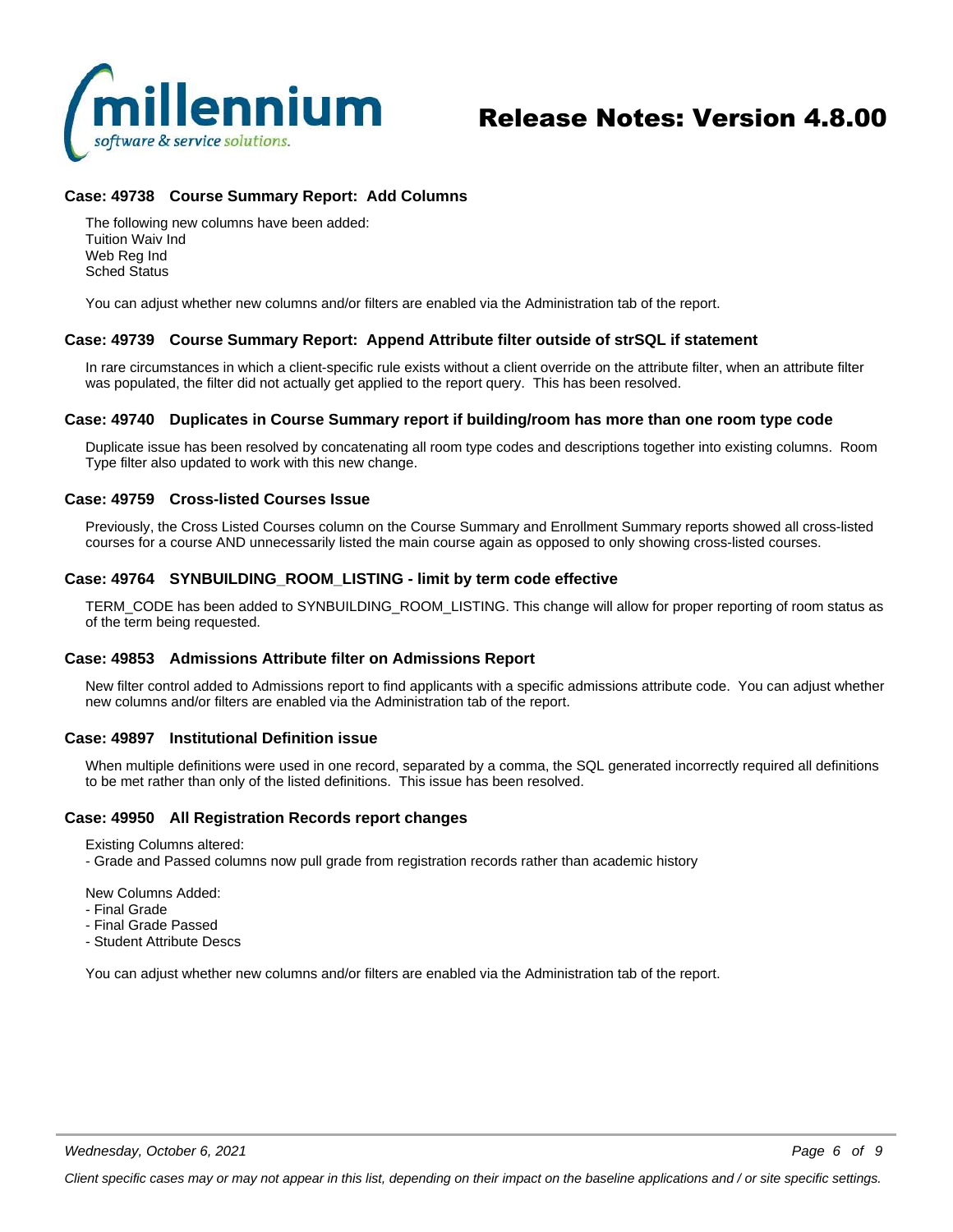

## Release Notes: Version 4.8.00

#### **Case: 49981 Add new gender and pronoun fields to FAST Student warehouse**

Two new stage tables added: STAGE\_GTVPPRN STAGE\_GTVGNDR

Two new columns added to STAGE\_SPBPERS: SPBPERS\_GNDR\_CODE SPBPERS\_GNDR\_DESC

Multiple new columns added to SYNID\_TO\_NAME: BIRTH\_DATE, PRIMARY\_LANGUAGE\_CODE, PRIMARY\_LANGUAGE\_DESC, CITIZEN, CITIZEN\_NATION\_CODE, CITIZEN\_NATION\_DESC, ETHNICITY\_CODE, ETHNICITY\_DESC, AGE, GENDER\_NONBINARY\_CODE, GENDER\_NONBINARY\_DESC, PRONOUN\_CODE, PRONOUN\_DESC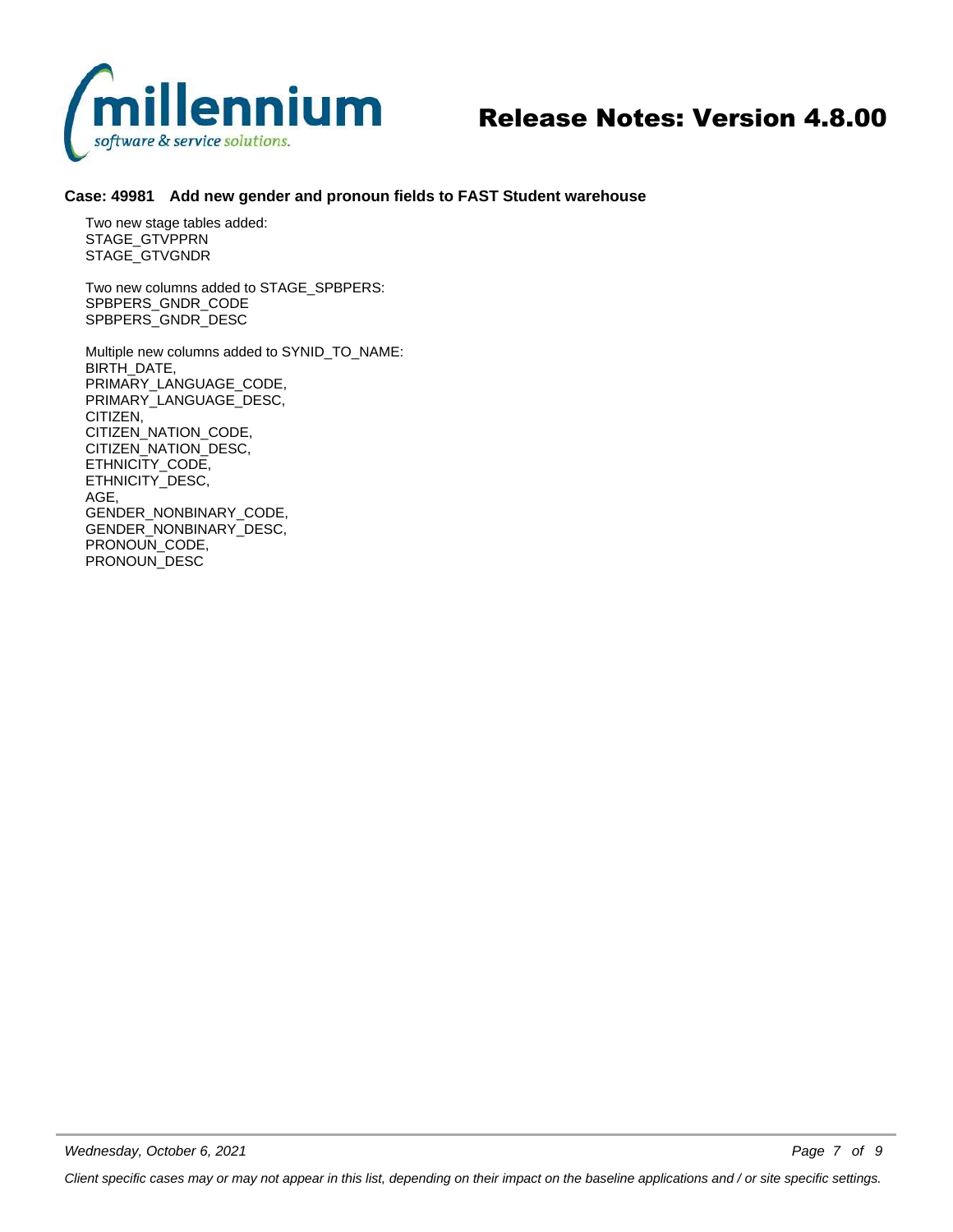

### *Global Changes That Affect All Applications*

#### **Case: 41626 Better loading of Pinned Reports when control types change**

In the past, when a Pinned Report loaded, if any filter type was different on the underlying report compared to when the Pinned Report was originally pinned, the system would discard that filter value and warn the user that the filter changed and that the Pinned Report needed to be checked and updated.

We did that because if a filter had been a multi-search but became a single-search for example, it would not be compatible to store multiple values from the original Pinned Report into the new single-select target filter. Or if the data type changed from one type to another (ex. from a date to a number, or from a string to a date, etc.) this would not be compatible either.

We have now refined this process to be more selective. For example if a multi-list filter has changed to a multi-search filter, this will work. If a multi-select filter has only one value saved and the filter has changed to a single-select type, this will work as well.

#### **Case: 43104 Ability to create Chart/SetID filter dependencies on Dashboards**

Added the ability to set up Chart/SetID filter dependencies on a Dashboard (ex. to limit GL codes, Fiscal Periods, etc. based on the selected Chart/SetID).

#### **Case: 48686 Display error in Query Builder**

In the Query Builder, if an error occurs during query execution, the error message displayed will now have more details to help determine what/where the error is.

#### **Case: 49175 Allow users to limit communication center events based on previous communication events**

Added some new options when sending messages from the Communication Center while using a template: Send to [All, New only, Not sent in X days]. This allows users to routinely schedule communication events using a template and only have the messages sent to new recipients who have not yet received a message using this template, or that still match the report criteria after a period of time since the last time they received the message.

#### **Case: 49403 Ability to add Dashboard filter dependencies**

Added the ability to set up filter dependencies (i.e. to pass a selected value from one filter control as an input into another filter control) on Dashboards.

#### **Case: 49586 Add warning message when editing control type**

When changing a filter control type via the page level administration tab, a warning message will display to explain the risks of doing this to the user.

#### **Case: 49602 XLSX export row count limitation**

When exporting to XLSX, if the record count is > 1,048,576 rows, a warning message will be displayed to the user informing them that the results were truncated. A workaround to this limitation is to export to CSV format.

#### **Case: 49666 Some settings missing from Filter Admin**

On the Filter Options administration section of the page level administration tab, we have changed the following:

- Moved the "Edit Type" column to far left, and renamed it to "Edit"
- Made the Range column read only (it can be edited only via the Edit popup now)
- Added the additional popup control width field to Edit popup dialog